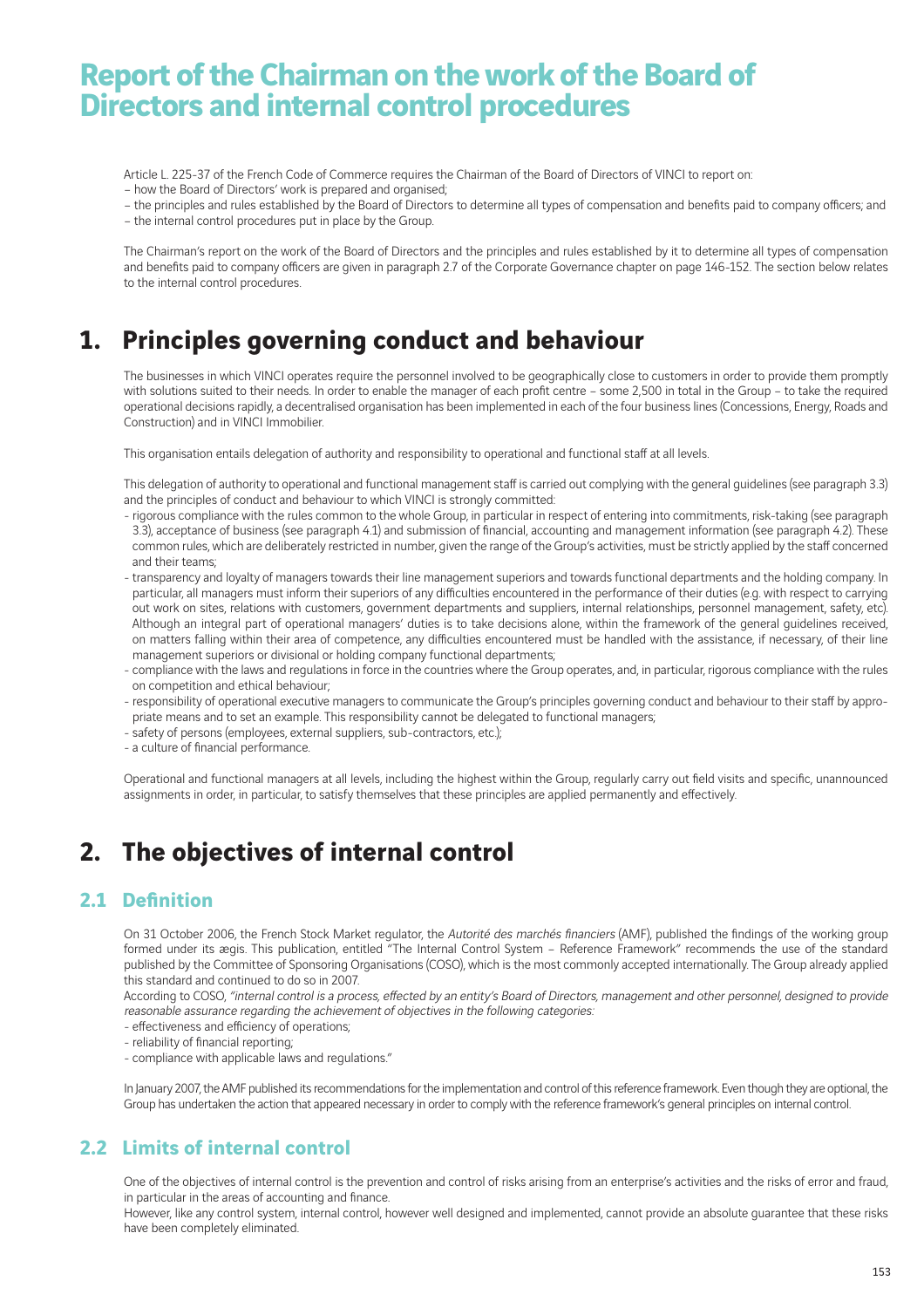# **3. General organisation and environment of internal control**

### **3.1 The Board of Directors and the Audit Committee**

VINCI's Board of Directors represents all the shareholders collectively and commits itself to act in all circumstances in the enterprise's corporate interest. It considers all major matters arising during the Group's business, in particular its major strategic choices.

The Board of Directors, which adopted a set of internal rules in 2003 and set up ad hoc committees for audit, appointments and remuneration, and strategy, has delegated certain specific tasks to the Audit Committee regarding accounting rules and procedures, and the monitoring and analysis of accounts and forecasts, internal control and risk management, such as for example the monitoring of provisions, off -balance sheet commitments and the level of debt.

#### **3.2 The Executive Committee**

The Executive Committee currently has ten members:

- the Director and Chief Executive Officer:
- the Senior Executive Vice-President, who is also Chairman of Eurovia;
- the Executive Vice-President and Chief Financial Officer:
- the Chairman of VINCI Construction;
- the Chairman of VINCI Construction France;
- the Chairman of VINCI Energies;
- the Chief Executive Officer of VINCI Concessions;
- the Chairman of VINCI Autoroutes France, who is also Chairman of ASF;
- the Vice-President, Business Development;
- the Honorary Chairman of Eurovia.

The Executive Committee is in charge of executing the Group's strategy and of defining and implementing its management policies, relating to finance, human resources, safety, insurance, etc.

#### **3.3 General guidelines**

The Chairmen of the companies heading divisions (VINCI Energies, Eurovia and VINCI Construction), the Chief Executive Officer of VINCI Concessions and the Chairman of VINCI Immobilier, exercise the powers given to them by law.

Under the Group's internal organisation, they are also required to comply with the general guidelines issued by VINCI's Director and Chief Executive Officer

These apply in particular to the following areas:

- the entering into **commitments**, and in particular the acceptance of new business of a significant size or involving significant potential risks; corporate acquisitions and disposals; property development, investments and divestments; and material off -balance sheet commitments;
- the submission of *information* in connection with the Group's requirements for accounting and financial data or relating to events that are material for the Group, in particular in respect of litigation, disputes and insurance policies and claims.

In particular, these general guidelines require compliance with the holding company's procedures regarding the acceptance of new business or the making of investments. These procedures define thresholds above which specific authorisation has to be obtained from the appropriate committees – the Risk Committee (see paragraph 4.1), the Strategy Committee of the Board of Directors (see paragraph 3.1) – or prior information has to be submitted to the Director and Chief Executive Officer or certain VINCI functional departments or both.

#### **3.4 Internal audit**

The Internal Audit Department's role is to draw up and distribute the general procedures laid down by the holding company and to supervise the situation in each division as regards procedures, ensuring in particular that they are adapted to the Group's situation and organisation, while complying with the requirements of the Financial Security Act of 1 August 2003.

It also organises the meetings of the VINCI Risk Committee charged with examining and authorising the acceptance of new business that exceeds certain thresholds.

In this connection, it records and follows up the Risk Committee's decisions.

Lastly, it undertakes specific assignments requested either by the Group's General or Financial Management or the various divisions' General Management.

The Internal Audit Department works mainly with divisions' internal audit staff, with whom it undertakes joint assignments, personnel seconded for this purpose by the operational department concerned and personnel from certain of the holding company's functional departments.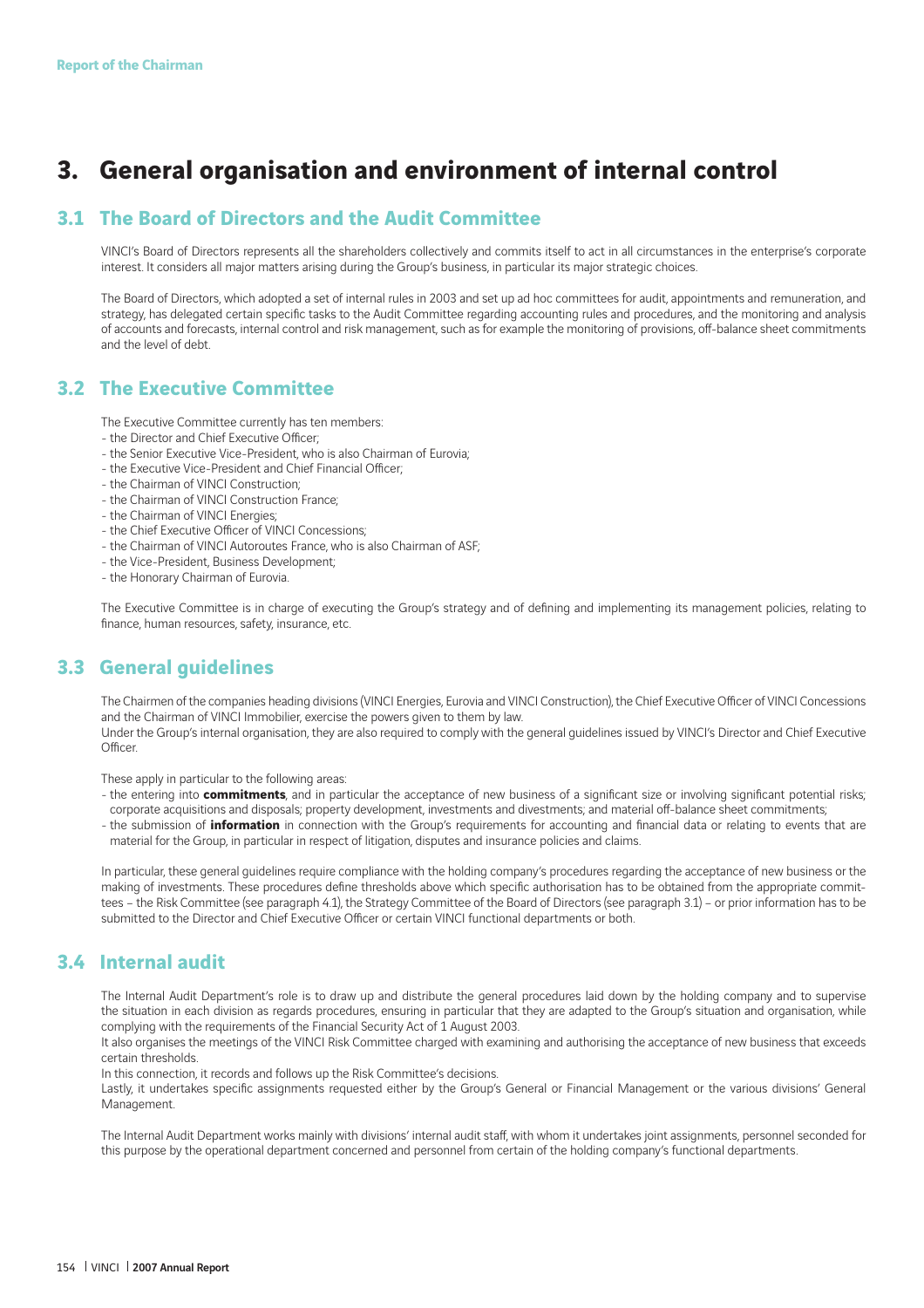### **3.5 The role of the holding company in relation to divisions**

The holding company has staff restricted to some 140 people, suited to the Group's strongly decentralised structure. In particular, the holding company's functional departments have to ensure that the Group's rules and procedures and General Management's decisions are applied. Furthermore, and depending on needs expressed, these departments advise divisions on technical matters but do not interfere in the taking of operational decisions, which are the sole responsibility of the divisions.

### **4. The main internal control procedures**

The main procedures described below are common to all companies in the Group. There are specific procedures within each division, in particular for the monitoring of projects and forecasting of results, especially for contracts spanning several years.

#### **4.1 VINCI Risk Committee procedures**

Strict procedures are in force that must be complied with before new business is accepted.

- The VINCI Risk Committee has to assess:
- acquisitions and disposals of activities;
- the terms and conditions of submitting offers for work worth more than the thresholds set, and in particular the associated technical, legal and financial commitments; these thresholds relate to the entire operation, taking all lots together, whatever the share obtained by Group entities in the operation, and however the enterprise is contacted (directly, through an invitation to tender, etc.);
- all transactions relating to property development, concession operation, public-private partnerships (PPPs) or long-term commitments, including all associated financing, whether in France or abroad.

For construction work contracts, other thresholds, lower than those necessitating consideration by the Risk Committee, trigger submission of prior information to VINCI General Management on an alert form. If the Chief Audit Officer considers that the alert form renders it necessary, in particular in view of the offer's specific technical, geographical or financial features and the associated risks, he may propose that a specific Risk Committee meeting be held.

Lastly, under the system of delegation and sub-delegation in place, other thresholds trigger a requirement for a formal agreement from the division's General Management, under the procedure specific to and defined by each division.

The Risk Committee's objective is to examine business that, particularly because of its size, financing, location or specific nature, bears a special risk, whether technical, legal, financial or other.

Submission to the Risk Committee constitutes formalisation of the commitment made by the manager of the subsidiary in question to his or her superiors as to the quality of the analysis made and therefore of the offer envisaged, and consequently, the expected level of profit on the project presented.

The Risk Committee is usually comprised of the following members:

- the Director and Chief Executive Officer:
- the Executive Vice-President and Chief Financial Officer;
- the Chief Audit Officer;
- the Chairman (or Chief Executive Officer) of the division in question;
- representatives from the operational staff (the general manager, project manager, design office, etc.);
- representatives of the functional departments (legal, insurance, finance, etc) of the company or division in question.

Moreover, the composition of the Risk Committee may be altered depending on the purpose of its meeting (e.g. examination of property transactions, acquisitions of companies, concessions contracts and public-private partnerships). The holding company's Risk Committee, in its various configurations, met 190 times in 2007.

#### **4.2 Internal control with respect to financial and accounting information**

The Budgets and Consolidation Department, part of the Finance Department, is responsible for the production and analysis of the financial, company and consolidated information distributed inside and outside the Group, which it must ensure is reliable. In particular the Department is in charge of:

- preparing, agreeing and analysing VINCI's half-year and annual parent company and consolidated financial statements and forecasts (consolidation of budgets, budget updates and three-year forecasts);
- the definition and monitoring of the Group's accounting procedures and the application of the IFRSs;
- co-ordination of the "Vision" Group financial information system, which incorporates the consolidation process and which is used to unify the various VINCI reporting systems (accounting and financial information, human resources information, commercial data, borrowing).

The budget procedure is common to all divisions and their subsidiaries. It is built around five key dates in the year: the budget for the next year in November followed by four updates in March, May, September and November. For each of these stages, management committees meet to examine each division's position and financial data, in the presence of the Group's Director and Chief Executive Officer and its Executive Vice-President - Chief Financial Officer.

A monthly report on business, new orders taken, the Group's order book and consolidated net borrowing position is prepared by the Finance Department on the basis of detailed information provided by the divisions. It is distributed to the General Management and the members of the Executive Committee.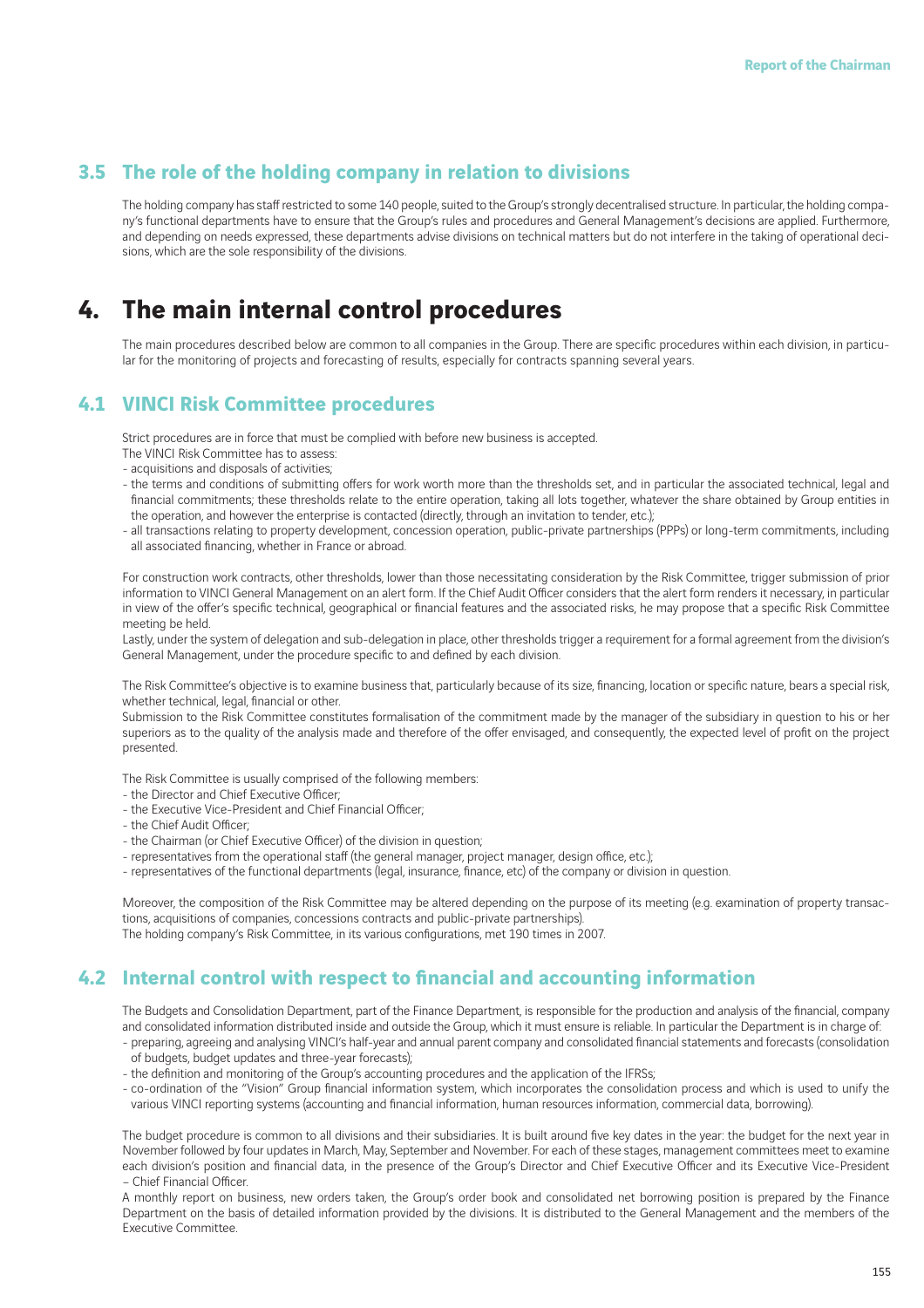The Management of each division prepares a specific report on the month's key events. These are centralised at the holding company and then distributed to the General Management and the members of the Executive Committee. This information is also sent to the Internal Audit Department.

The Budgets and Consolidation Department lays down a timetable and closure instructions for the preparation of the half-yearly and annual accounts. These instructions, sent to the divisions' Finance Departments, are presented in detail to the staff in charge of consolidation in the entities in question.

The Group's accounting rules and methods, including the definition of reporting documents and consolidation packages, are set out in widely distributed procedural notes. Specific detailed monitoring is carried out for some areas - such as provisions for liabilities, deferred tax and off-balance sheet commitments.

At each accounts closure, divisions send the Budgets and Consolidation Department a dossier with an analysis with commentary of the consolidated data submitted.

The Group Finance Department presents the accounting treatment it intends using for any complex transactions to the Statutory Auditors, in order to receive their prior opinion, and to the Audit Committee.

The Statutory Auditors present their observations on the half-year and annual accounts to the Audit Committee before they are presented to the Board of Directors. The Statutory Auditors first present their observations to the Management of the divisions in question and of the VINCI holding company.

Before signing their reports, the Statutory Auditors request letters of representation from Group Management and divisional management. In these representations, group management and divisional management confirm, in particular, that they consider that all items at their disposal have been submitted to the Statutory Auditors to enable them to perform their duties and that the effects of any anomalies still unresolved at the date of those representations and noted by the Statutory Auditors do not have a material impact, either individually or in aggregate, on the financial statements taken as a whole.

Divisions have their own management accounting systems tailored to their business. Specifi c budgetary control tools linked to the accounting system have been installed in the Energy, Roads and Construction divisions and each of the concession activities (motorways, car parks, etc) and allow regular monitoring of the progress of sites and contracts.

### **5. Actions undertaken to strengthen internal control**

#### **5.1 Reminder of work carried out before 2007**

In 2003, VINCI initiated an action plan intended to enhance the quality of the internal control system, without bringing into question the principles and features of its management organisation, which combines, in a decentralised environment, an entrepreneurial culture, the autonomy of operational managers, transparency and loyalty, and network-based operations.

The project comprised several stages, of which the first, completed in 2003, was to identify the main risks and the associated controls for the main Group entities and major business line processes.

The second stage related to determining and describing the current organisation of internal control, the aim being to describe the internal control arrangements existing in the various divisions. Self-assessment questionnaires on the internal control environment, approved by the Executive Committee, were sent in 2003 and 2004 to managers of a sample of entities, selected from the largest and most representative entities. Their replies were analysed and a list was drawn up of the main procedures in existence.

The third step, in 2003 and 2004, involved extending the listing of risks and associated controls to all Group entities. The objective here was to use the self-assessment questionnaires and the interviews conducted with VINCI's General Management, the managers of the main business lines and VINCI's functional departments to list the main risks and corresponding controls existing within the Group and the business lines. This allowed the identification of the critical processes that the various entities should assess from an internal control viewpoint. In this connection, the order-taking process appeared to be a priority. The main risks inherent in the Group's activities are analysed in the "Risk Management" section of this registration document (see pages 169-174.)

2004 also saw the implementation of the decisions taken in 2003 on the improvement of the internal control environment:

- distribution of the Chief Executive's general guidelines (see paragraph 3.3) to all the operational and functional managers of divisions in France and abroad;
- harmonisation and fine-tuning of the formalisation of certain procedures (through the creation of working groups and specific dedicated resources), including in particular cash management and accounting at holding company level and a complete revision of operational procedures in the Roads division; holding company procedures have also been made available on the Group's intranet;
- implementation in certain foreign subsidiaries of management methods and procedures complying with Group policy;
- creation of internal audit functions in those divisions where none existed and an increase of divisions' head-office management control staff;
- implementation of a charter in the largest operational entity of the Construction business line (Sogea Construction), covering its ten internal operating rules on risk taking, financial engineering, outside functions or appointments, acquisition or disposal of securities, reorganisation, property and other tangible assets, human resources, budgetary management, banking relations and financial commitments, administrative management, communication and the use of brands and logos.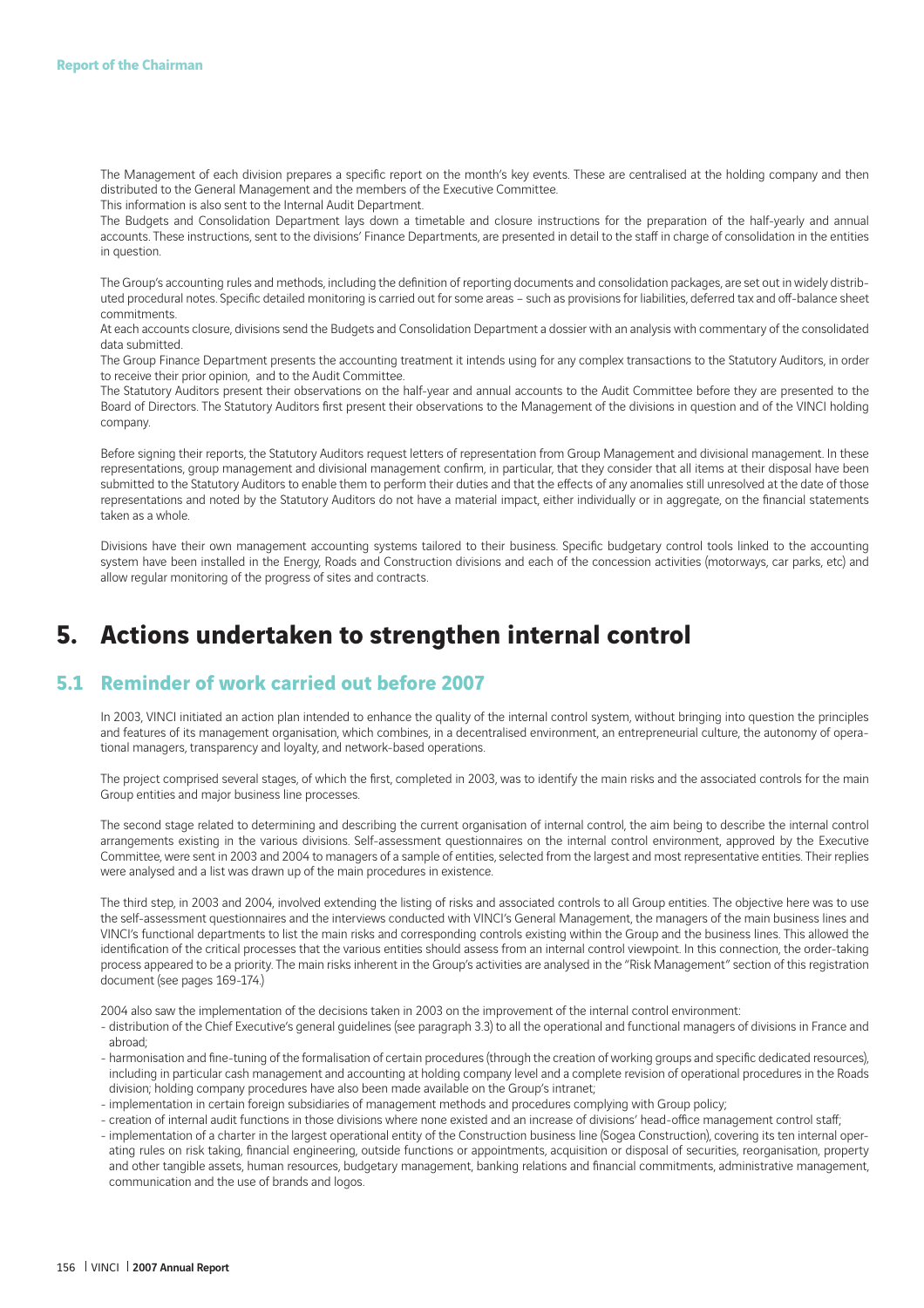The survey made in 2005 to assess the quality of internal control under the Financial Security Act covered 193 Group entities (including 38 foreign entities) which replied to 120 questions grouped into three self-assessment questionnaires (control of operations and monitoring business; control of financial information; the control environment and risk assessment). The three questionnaires used in previous years were first simplified and clarified by a working group of experts from the Group's various divisions. They were analysed using various criteria: division, business line, geographical area, and revenue.

In 2006, 208 entities (including 45 outside France) were questioned and replied to these same questionnaires.

Furthermore, in 2006, more detailed replies to the questions were requested, with five possible answers instead of three. Given the general improvement in internal control within the Group, this allowed the subjects requiring particular attention to be identified more precisely. Lastly, improvements to the software used for these surveys allowed each division and sub-division to use the information generated by this survey

better, in order to carry out the necessary improvements.

As in the previous year, the information was analysed by the Internal Audit Department according to several criteria: division, business line, geographical area, and revenue.

A project to assess the operation of information systems has also been launched with 13 entities in continental France, forming a representative sample. These replied to a self-assessment questionnaire comprising four sections:

- the information systems environment (32 questions);
- acquisition, development and deployment of software and hardware (43 questions);
- operation (27 questions);
- information systems security (56 questions).

#### **5.2 Work carried out in 2007**

In 2007, before the survey on the assessment of internal control within the Group was made, the questionnaires were reviewed by a committee of experts from the divisions and the holding company in the light of the results of the 2006 survey and the recommendations published in January 2007 by the AMF, with a view to taking them fully into account.

The annual survey related to 218 entities (including 37 outside France) representing more than 60% of the Group's consolidated business. The questionnaire comprised 130 questions for operational entities (211 entities surveyed) and 73 questions for the holding companies (7 entities surveyed). Furthermore, to ensure full compliance with the AMF's recommendations, a specific questionnaire has been sent to the Chairman of the Board of Directors covering matters relating solely to his function; this questionnaire was duly completed.

The replies were analysed by the Internal Audit Department using the criteria of geographical area, business line, entity size and process. A summary was presented to the Audit Committee.

A project to update the mapping of the Group's information technology risks, with the assistance of external specialists, was launched at the end of 2007, continuing the work carried out in 2006.

This project, run by the holding company's Internal Audit Department and Information Systems Department, will produce a report in 2008.

At **VINCI Construction,** the management control and internal audit functions are mainly performed at the level of the various sub-divisions, given the division's size and the variety of its activities. The construction division's holding company has a small number of staff, and its role is to define common rules, based on the Group's rules but adapted to the specific features of its business, to monitor internal control work programmes drawn up by the sub-divisions (including the deployment of new computerised tools or new procedures), to verify their consistency and progress, and lastly to initiate audits at its own initiative or at the Group holding company's suggestion.

The sub-divisions in the construction division are VINCI Construction France, VINCI Construction Grands Projets, VINCI Construction Filiales Internationales, Freyssinet International, Solétanche Bachy (since 2007), Entrepose Contracting (since 2007), VINCI plc (UK), and CFE (Belgium).

In 2007, following the formation of VINCI Construction France, through the merger of Sogea Construction and GTM Construction, major work has been started to harmonise methods and resources. This involved extending the use of the internal control charters and manuals previously developed and used by Sogea Construction to the new sub-division and pursuing a project to replace the financial management and accounting systems, launched in 2006, which should enable a single tool to be selected and deployed. This unification should allow internal control to be simplified and strengthened. At the same time, various internal audit assignments were conducted in 2007. The two main ones were at regional management level, in the Rhône-Alpes and South-west regions, which together account for several dozen profit centres audited.

The points looked at in priority in these audits were:

- order-taking;
- purchases;
- production of financial information.

In 2007, Freyssinet International continued the audit campaign started in 2006 on the basis of a very detailed questionnaire, based on the Group questionnaire and adapted, focusing mainly on financial, legal and computing issues. Five internal audit assignments, of which four were outside France, were also carried out, looking at procedures and accounts.

VINCI PLC (UK) has started a project to overhaul its management tools and redefine its internal control staff's duties and resources. Run by an interdisciplinary team (the Finance Leadership Team), the aim of this project is to harmonise, unify and reinforce procedures and computing tools, thus contributing to an improvement of the internal control culture in all the enterprise's functions, enhancing the effectiveness of internal control.

Solétanche Bachy joined the Group in 2007. One of the main areas of action taken with regard to internal control since that date has been the deployment of the Group's rules and procedures throughout the sub-division.

Like VINCI Construction Grands Projets and a large part of VINCI Construction France, Solétanche Bachy's main subsidiaries are certified ISO 9001:2000; this results from the implementation and strict application of numerous operational and administrative procedures.This has also allowed an internal control culture to be developed.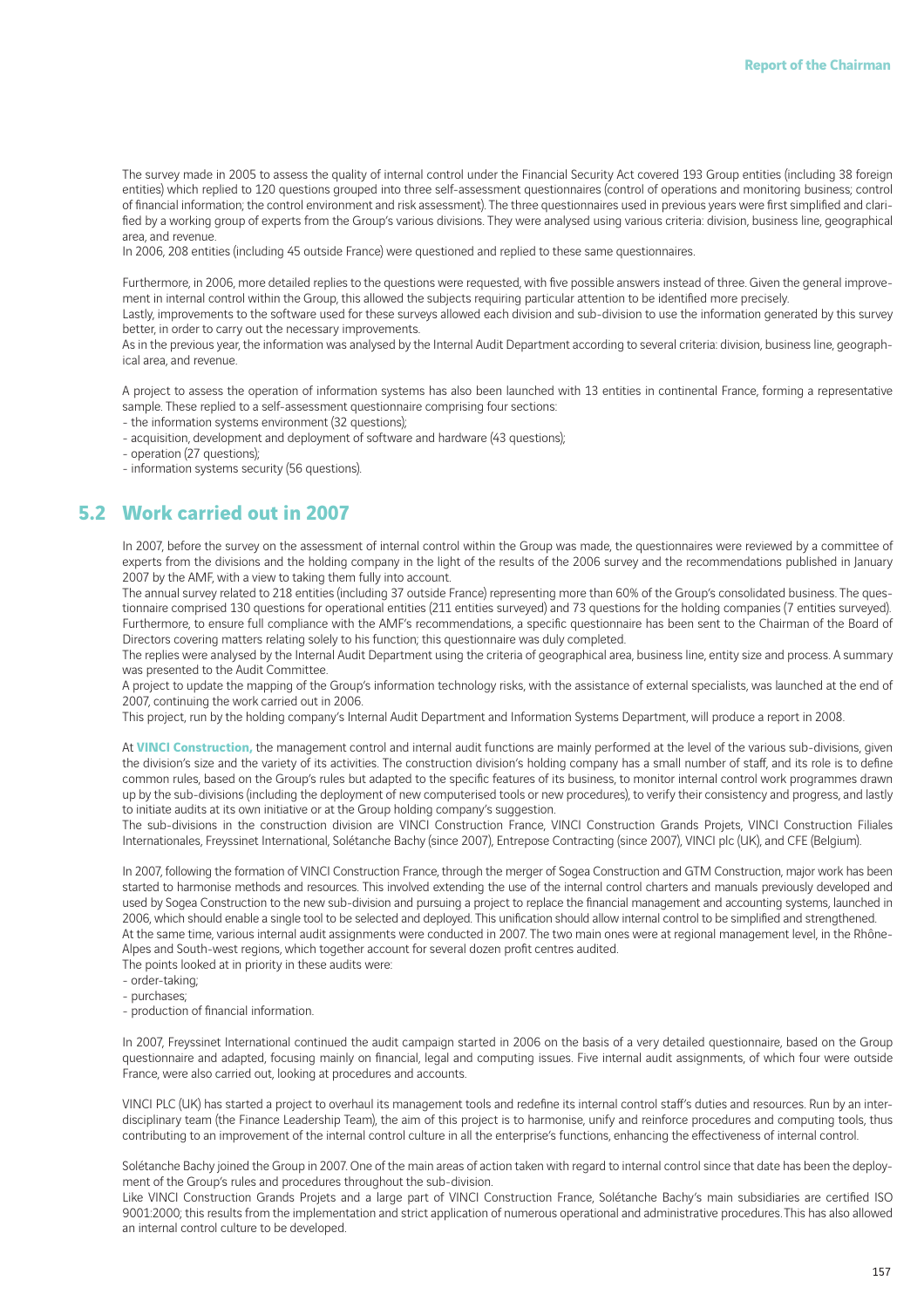VINCI Construction Filiales Internationales has continued the development of a corpus of inter-departmental internal control rules, building on those laid down by the Group. Several internal audit assignments have also been carried out, in particular in Eastern Europe.

VINCI Energies has continued the work commenced in previous periods, and 37 new process specification forms have been added to the division's internal control manual. The division's specific self-assessment questionnaire has been added to, with the number of questions increasing from 281 to 344. It was completed by 630 profit centres in 2007 (compared with 580 in 2006), representing 95% of the total of the division.

The division's internal control staff carried out 24 assignments in 2007, of which 5 in profit centres outside France (three in Germany, one in the Czech Republic and one in Poland). Various processes were reviewed, with particular emphasis on order-taking.

In addition, staff from the division's various finance departments conducted 71 internal control reviews in its profit centres, in particular in order to verify correct application of the internal control manual.

In 2007, **Eurovia** continued the work already under way on strengthening its internal control.

Progress has been made in the harmonisation and continuing deployment of methods and management tools (Kheops, Ermes) across the division. Since the beginning of 2007, these have been in use in the UK and the USA. They are now used in all the French, and most of the foreign, businesses, enabling greater homogeneity in the processing of accounting, financial and management data, together with greater transparency, thus further facilitating their analysis and enabling simpler and more systematic control.

At the same time, the staffing and resources of the internal control departments – located in centres of shared services – have been increased. This enables them to provide greater services to operational entities and to act more proactively.

Likewise, the implementation of Group internal control rules applicable throughout Eurovia has contributed to this harmonisation.

The implementation of a risk-centred approach in the division's holding company's departments and the mapping of risks have also contributed in 2007 to a heightening of employees' awareness of control. In the future, this approach will be adapted and extended throughout the division.

The division's internal audit department conducted 29 assignments in 2007, of which 10 were outside France. The key areas considered in these audits included:

- order-taking and monitoring of the order book;
- the management of subcontracting and the associated contractual formalities;
- HR management procedures;
- use of the division's management tools, and in particular inclusion in Kheops.

**VINCI Concessions** has the means to coordinate the implementation of internal control, which remains the responsibility of the division's constituent companies.

In addition to VINCI Concessions' resources, ASF, ESCOTA and VINCI Park also have their own audit functions. The VINCI Concessions internal audit department also carries out specific reviews of some infrastructure concession entities directly, and these are updated regularly.

In 2007, several dozen assignments were carried out at VINCI Park to ensure that the procedures for the operation of its car parks were complied with. Particular attention was paid by ESCOTA to the procedures for delegating authority and rights of signature. Lastly, Cofiroute has sought to verify the quality of its toll debt collection and anti-fraud procedures. The assignments carried out in the various companies in 2007 revealed no anomalies that would raise doubts as to the level of internal control in the entities audited.

**VINCI Immobilier** continued the project commenced in 2006 to overhaul all its procedures, which was made necessary by the merger of Sorif and Elige that led to its formation.

Following a phase in which existing arrangements were identified and analysed, internal control procedures have been established and implemented.

A review of IT tools has also been carried out. This allowed a mapping of IT risks to be drawn up, which was used extensively when deploying new IT facilities.

As from 2008, all these tools (procedures and new IT systems) should enable further improvements to be made to internal control.

#### **5.3 Work to be done in 2008 and beyond**

VINCI's various divisions are aware of the importance of internal control and are deploying the necessary resources in consequence.

In 2008, the priority areas for improvements identified for all divisions include:

- continuation of the formalisation of the internal control rules in divisions or their main entities, in order to have comprehensive standards, adapted to the various businesses but covering all internal control issues;
- continued deployment of management tools that are common to the various divisions, especially in the foreign subsidiaries;
- integration of the entities acquired in 2007, by deploying the procedures and resources common to the Group and those specifi c to their division, to ensure rapid dissemination and implementation of the Group's internal control culture, tools and practices;
- assessment of internal control, in particular by sampling during specific internal audit assignments carried out by management controllers or internal auditors assigned solely to those duties.

Moreover, it has been decided to undertake a review of the divisions' and sub-divisions' information systems, in order to assess their quality, longterm viability and security. This project, run by the Group's Internal Audit Department should enable the risks relating to internal control and information systems to be mapped.

This review will take most of 2008.

It will enable precise analyses to be made of the various situations and, if necessary, detailed work programmes to be devised to remedy any anomalies identified.

The annual internal control survey based on the self-assessment questionnaires will be extended further, in particular to the entities acquired in 2007, but also to a larger number of foreign entities. Lastly, to improve the use made of the questionnaires, they will be adapted for certain business lines – mainly concession operation – and the computer system used will be improved to allow each division to make better use of the data relating to its level.